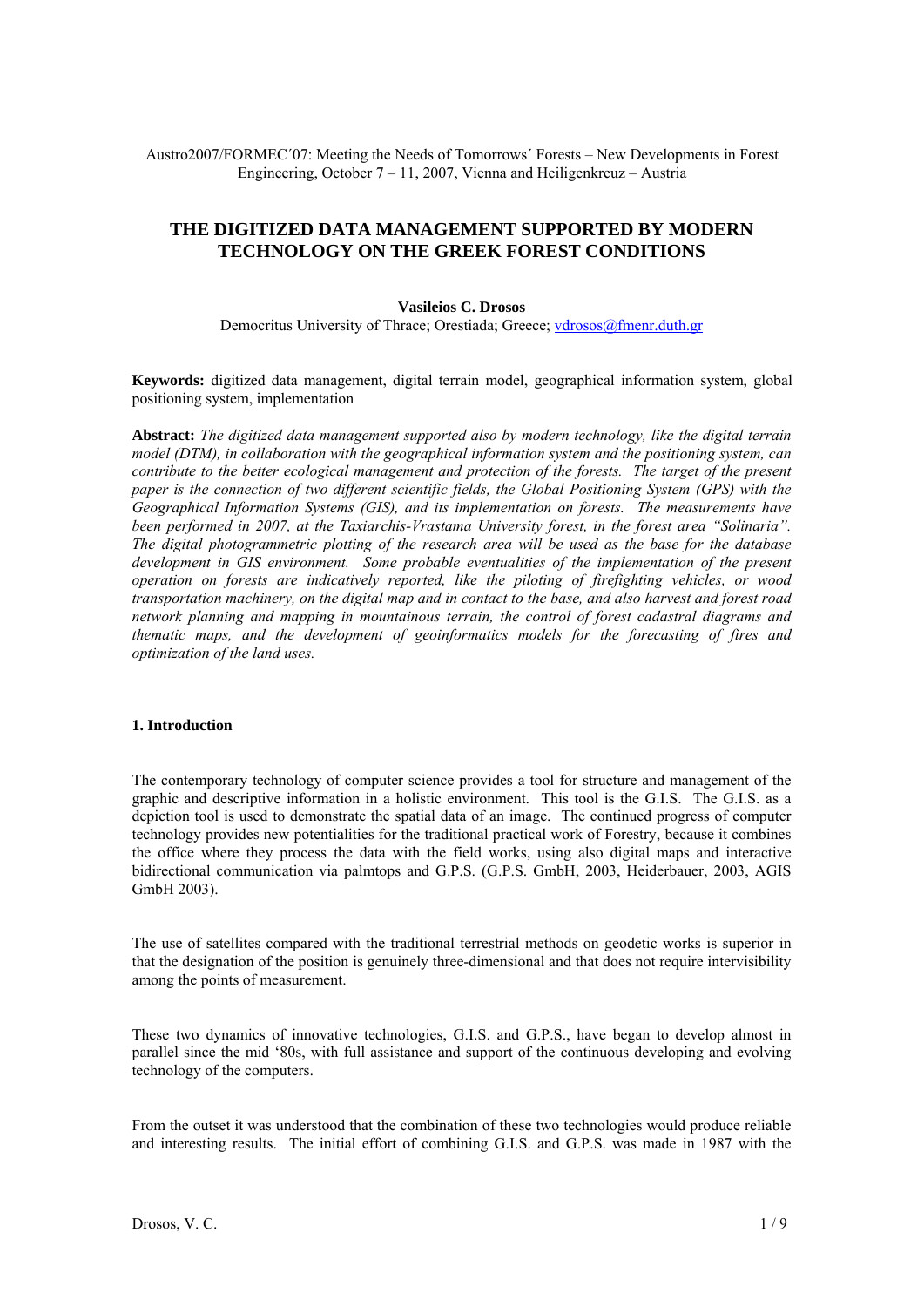development of a G.P.S capable enough to collect, as a field digitizer, spatial data which could be used exclusively on G.I.S. applications. Its use by the Environmental Systems Research Institute (ESRI) allowed for the first time the creation of a common database, which resulted to the spatial reference when using coordinates of the G.P.S for the first time in a G.I.S. package.

Every G.I.S. has a digital topographical map as a database. This digital model recreates accurate and detailed characteristics of each research area. It enables us to add points of interest making detailed reference to them and highlighting their special characteristics. Afterwards we can easily start the research of these and navigate from point to point.

There are many companies around Europe who develop G.I.S. programmes for the purpose of updating forest maps, cadastral tables and borderlines of forest cadastre with the assistance of digital maps, which are downloaded from the Internet and coordinated with G.P.S. in the field (Sprenger, 2003a). Sprenger (2003b) reports that user friendly G.I.S. programmes with the appropriate database have helped the modern management of forest in north Austria while conducting a pilot programme.

The wide use of G.P.S for civilian applications is controlled using a technique which is widely known as Selective Availability, which modifies on purpose the satellite emitters of the G.P.S. system. Its abolition – even when using simple receivers – leads to accuracies up to 5 meters to the planimetrical and hypsometric position, which means that this can be done without the use of the specific designation with two receivers.

The accuracy of the G.P.S on a forest environment is a disadvantage for many applications that require accuracy, especially when it needs to be done under crown-closed. After the completion of the selective availability the accuracy of low cost G.P.S. was improved (Gianniou, 2000, Doukas et al., 2002, Resnik, 2002). The small devices are more ergonomic when using them in forests, they are combined also with a compass and altimeter and so they have a reliable basic accuracy, when the measurements are made with clear sky, and from there the directions can be determined using the compass at particular points under the foliage (Gzaja and Heurich, 2003, NWF, 2002).

It is of high interest the evolving technology of the combination of mobile phones and G.P.S, which can also function even in enclosed environments, i.e. buildings and beneath dense foliages. But of course their accuracy is 15-20 meters is limiting at the time being for all forest applications (Groten et. al., 2002).

The use of the combination of two G.P.S. receivers improves the obscurity in reception of the satellite signals and gives high accuracy, but still it is an application useful for forests only on basic trigonometric (control) points in open sky positions (Wanninger, 2002).

The data that we collect constitute a database useful also in other future applications of cadastral surveys. This happens at Hessisch in Germany where they use them within the scope of a pilot programme of exploitation of the National Cadastre's data in other applications (Hartmann et. al., 2002).

The digital information consists of two categories: the geometrical and the descriptive or thematic. Progress of image resolution allows the export of the geometrical and thematic information for a variety of objects. Improvements on data presentation and modelisation that accord with the development of three-dimensional GIS, where representation, methods and data are all dependent on objects.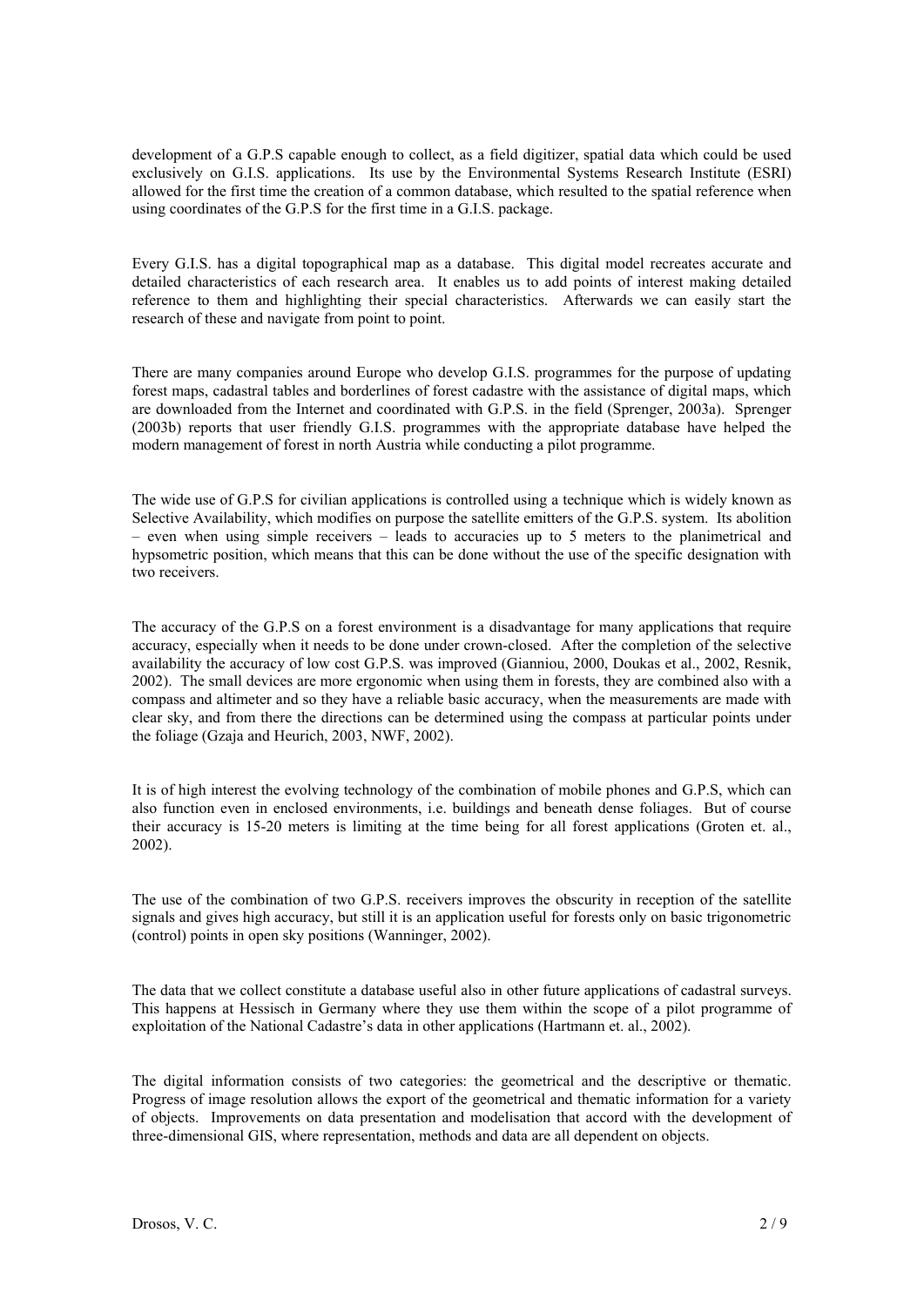The digital photogrammetry (orthophotography) is used and will be widely used in the near future. The continuous growth on the software and equipment make the photogrammetric production of orthophoto more simple, faster and cheaper. Hence, the automatic production of D.T.M. and the use of G.P.S., has made the time-consuming aerial triangulation, easier or even useless, improving the attractiveness of orthophotos. The orthophotos are produced in all scales, and gradually on a large scale, not only because of the necessity of the important G.I.S.-users such as municipal authorities, public offices etc, but also because the data update is more important on that scale.

The aim of the paper is, after proving the combination between the two technologies to utilize this know how via one PDA GPS, on tough circumstances that can be found in a forest or a forest areas in general. We know that the application of this technology at the forest and at forest areas is peculiar, while at the same time the necessity for applying it in such lengthy lands is very high.

# **2. Materials and Methods**

#### **2.1. Research area and materials**

The forest area named "Solinaria" locates southwest of the Forest Office, on the borderline between the Public Forests of Polygyros – Palaiohora and the University Forest of Taxiarhis – Vrastama of Halkidiki.

96% of the region is covered by Broadleaved Oak (*Quercus Conferta*) and isolated trees of Fluffy Oak (*Quercus Pubescens*), Beech (*Fagus Moesiaca*), coppice of Trachea Pine (*Pinus Brutia*) and Black Pine (*Pinus Nigra*). The region is ranges 700 – 890 meters above the sea level and has an exposition SW and NW. The relief is mountainous and the slopes are not more than 45 %. The trees' height varies between 15-25 m. The basic rock is the Marmarygiakos Shistolithos (CAMUF, 2002).

The points that were used as control points were surveyed planimetrically and hypsometrically, with the total station TC 805 (Figure 1).

The accuracy of the total station according to the technical specifications is 2-5  $\text{mm} + 2 \text{ ppm according to}$ the time of measurement and the distance. The hand G.P.S. that was used was GPSmap 60CSx of Garmin (Figure 2).

It concerns a receiver of low weight that receives signals from 12 satellites, according to which we can succeed the definition of our position, the speed and the direction of movement, as well as the time and the distance until the final destination.

It is a tool of survey that combines the creation and information of GIS geodata with the manageability of a hand GPS. It's very easy to use. It collects easily points, polylines, polygons, as well as points of grid for DTM creation with attributes and features. When combined with the appropriate software it can easily process and export the data that have been received at the field, informing the GIS basis. This way, the map can be scanned on the GPS and exist as background at the field, as well as to export all the measured data in IMG format.

The instrument that was used for specifying the variety of characteristic points of the ground that were used as control points was the total station LEICA TPS 300.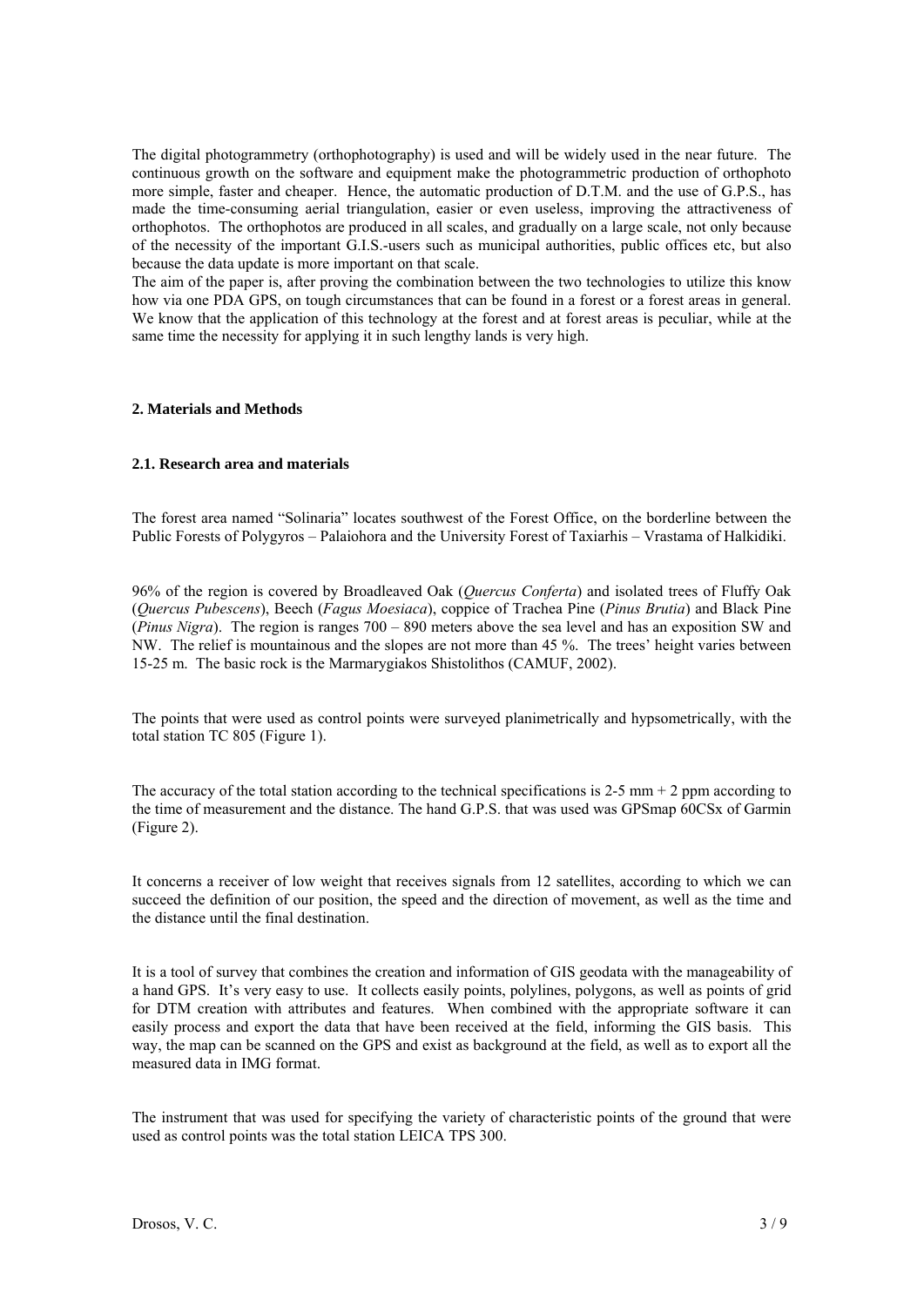The Hellenic Military Geographical Service (HMGS) delivers using cash on delivery the aerial photos and the diapositives and the Calibration report.

# **2.2. Methodology**

For this specific paper we will try to combine two scientific fields, the G.P.S with the G.I.S, on the Greek forest reality.

The digital image that we are going to use as a background is the digital orthophotography that covers the research area and will be produced photogrammetrically to achieve the better plotting of the area, compared with the existing digital maps that are widely available.

The technique that we are going to apply is a combination of a digital map, a relational database and a G.P.S, which allows to a user to depict and analyze the relation between spatial and descriptive information that have common reference to a specific geographic position. All the information that are connected with the geographic position of the details of a map, are available via the map itself.

A couple of aerial photos were used, which were taken in 1994, and after they were scanned on a special photogrammetric scanner, it was processed using the Leica Photogrammetry Suite (LPS 9) software of the Leica Geosystems of the Leica Geosystems company.



**Figure** 1: TC 805 total station.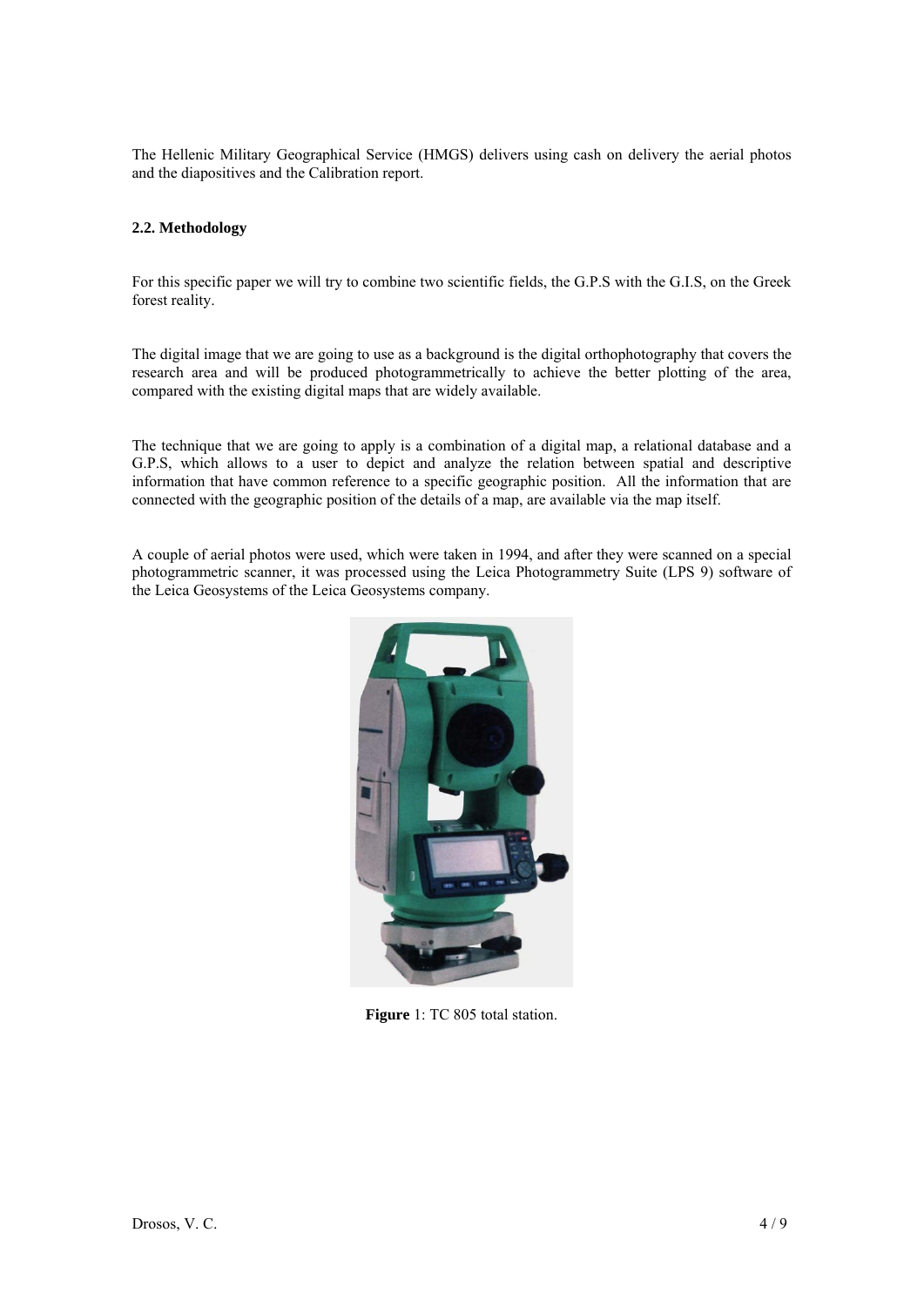

**Figure 2: G.P.S.**

The relative orientation as well as the automated production of Digital Terrain Model (D.T.M.), were realized with the application of the automatic correlation of homological digital pictures using as a pattern windows of the radiometrical rates of the digital pictures (area based matching). This method is used more often than the rest for digital photogrammetry (Wolf and Dewitt 2000). Also the LPS 9 software provides the potentiality of producing and use pyramids of the digital images that improve the final results since they consist of an auxiliary means for the finding of suitable initial values that are used for the determination of the optimum solution in the problem of digital correlation (Kraus 1996). On figure 3 the automated production of Digital Terrain Model using pyramids are picturized.



**Figure 3: Automated production D.T.M. with the use of pyramids (Ackermann and Hahn 1991).** 

Final product of the photogrammetric process of the aerial photos of the research area is the digital orthophotography, which result from the differential rectification, of the aerial photos with the abolition of the position errors which they include because of the ground relief. The production of digital orthophotography is the first full automated procedure of the digital photogrammetry (Baltsavias 1996).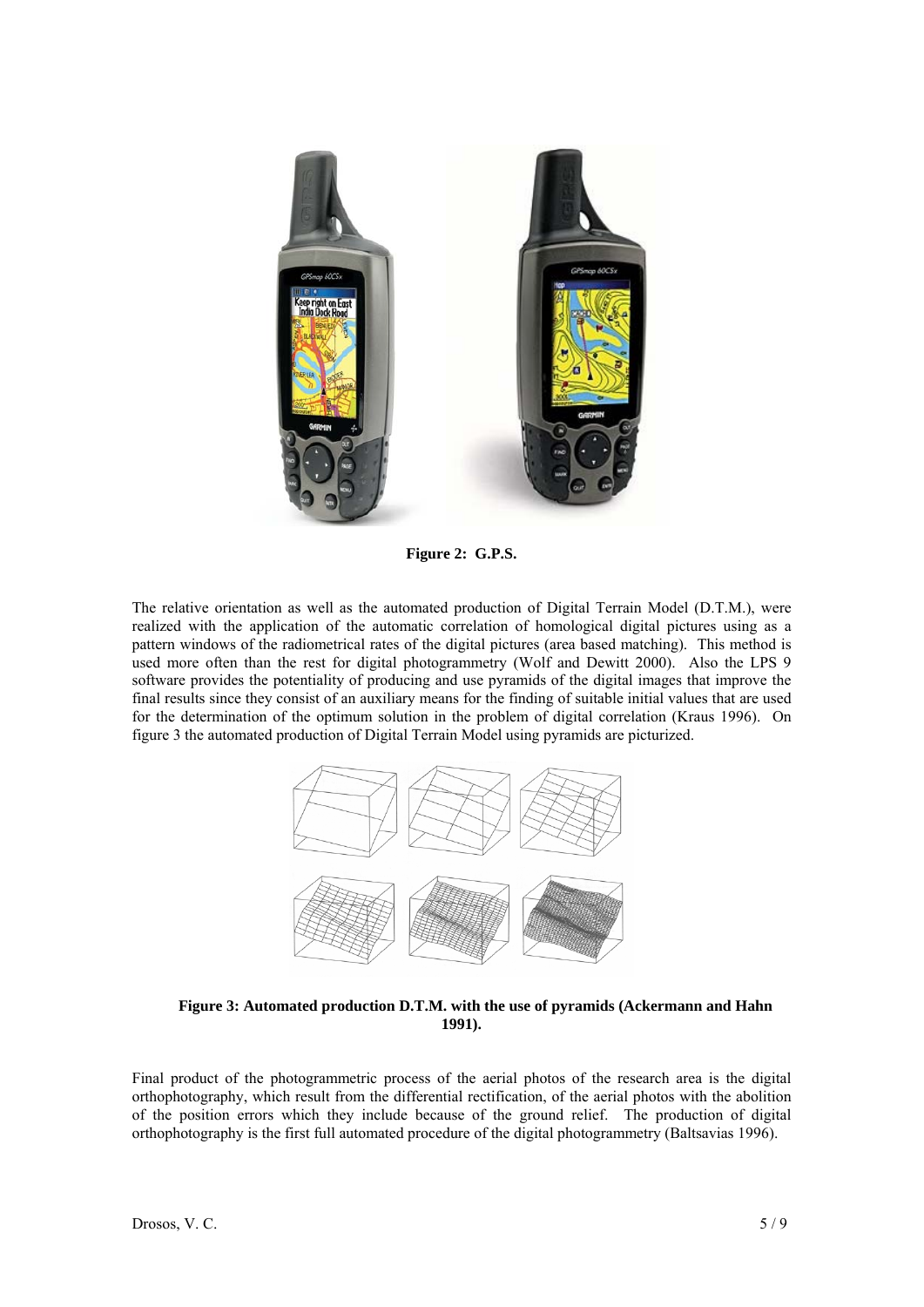After the completion of that, the introduction of the orthophotography on G.I.S. started, which was based on the ArcGIS 9 software of the ESRI Company. Geographical vector data were created (polygons and lines), based on the photo-understanding of the research area, which were connected with descriptive data on the geographic database of the ArcGIS. After the definition of the topology, the recording of the road network of the area was carried out. The next step was the cartographic plotting and the production of the final digital orthophotomap.

This was followed by the introduction and on line communication of the raster archive of orthophotography with the localization of the position using the G.P.S. receiver. Finally, after the elaboration of data at the office, the improvement of the database on a G.I.S environment began which will be followed by tests on a forest environment. The palmtop will be connected with the hand GPS and the tests on a forest environment will begin. There will be an effort for data transfer with the assistance of a mobile phone from the database, using the Internet on the palmtop.

# **3. Results**

The processing of primary aerial photos gave the orthophotomap of our research area. In figure 4 we have a perspective depiction of the research area Solinaria as it comes out from the GIS.

#### **4. Conclusions - Suggestions**

At this paper an initial effort is done for developing and materialization of a combination of GIS with G.P.S., which aims to utilize the geographical position on a palmtop, which will be connected to a hand G.P.S.

The application of this connection at the field enables to the user to know each every moment where he is. Hence, he can direct the device to on direction or specific point, finding the shortest route. It is widely known that the application of this combined technology on the forest and the forest areas is particular, while at the same time the necessity of the application on such wide areas is extremely big.

The GPS can combine with the Geographical Information Systems (GIS). This combination re-defines the way that we locate, organize, analyze and mapping the data.

The laborious part of the photogrammetric procedure is the plotting of the relief. Palmtop software is required, so as to organize and expand the applications of utilization services of the geographical position. The flexibility of moving, the friendly for the user function, the potentiality to use a huge mass of data and the potentiality of reviewing and updating the results anywhere and wherever, is necessary.

It is considered necessary to report the results on coordinates of a report system widely known and used such as the report system ΕGSΑ '87 that records all the control points that are going to be used during the photogrammetric procedure, will be calculated on that system and, if needed, they will be transformed on WGS '84.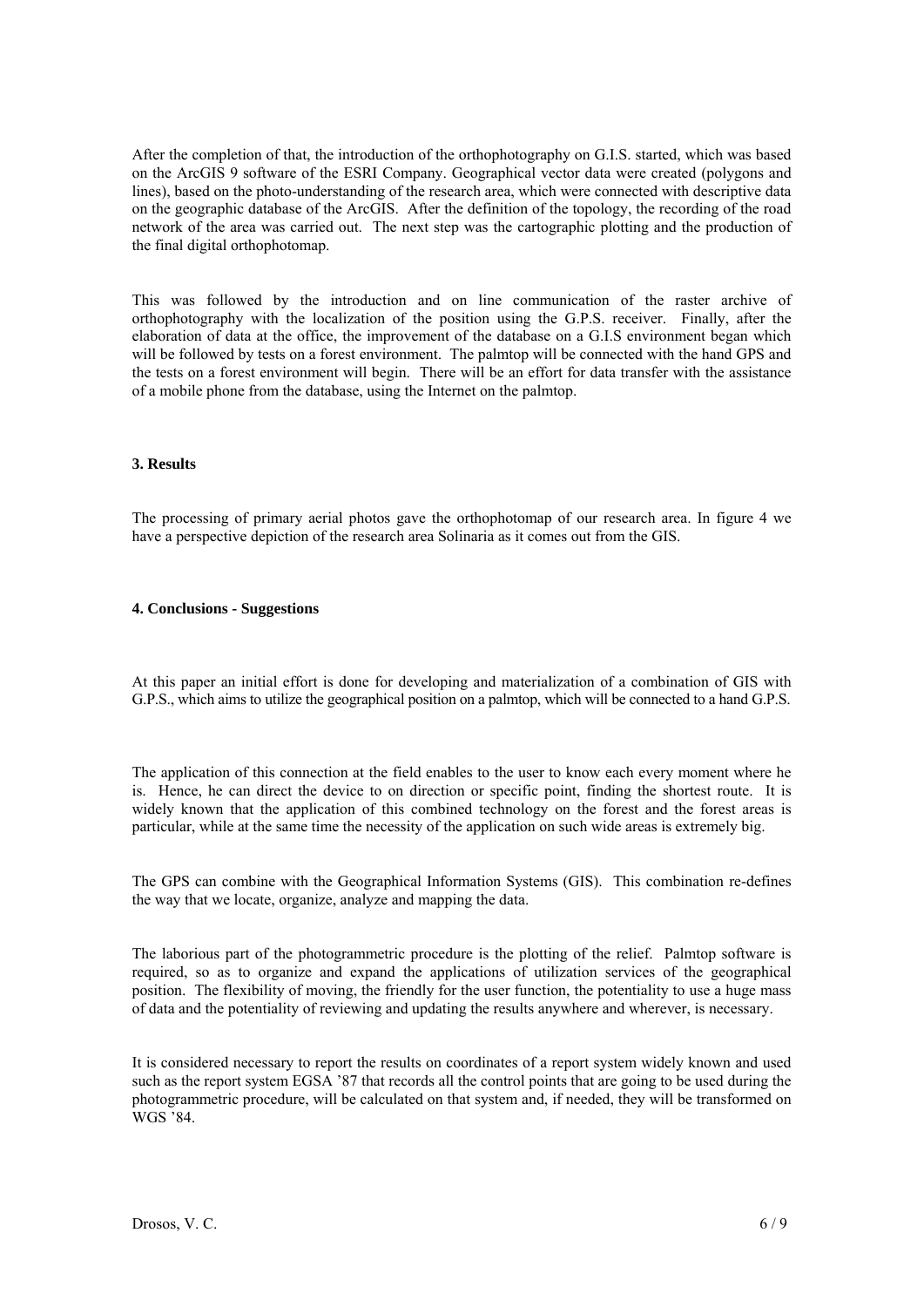

**Figure 4: Perspective depiction of research area Solinaria.**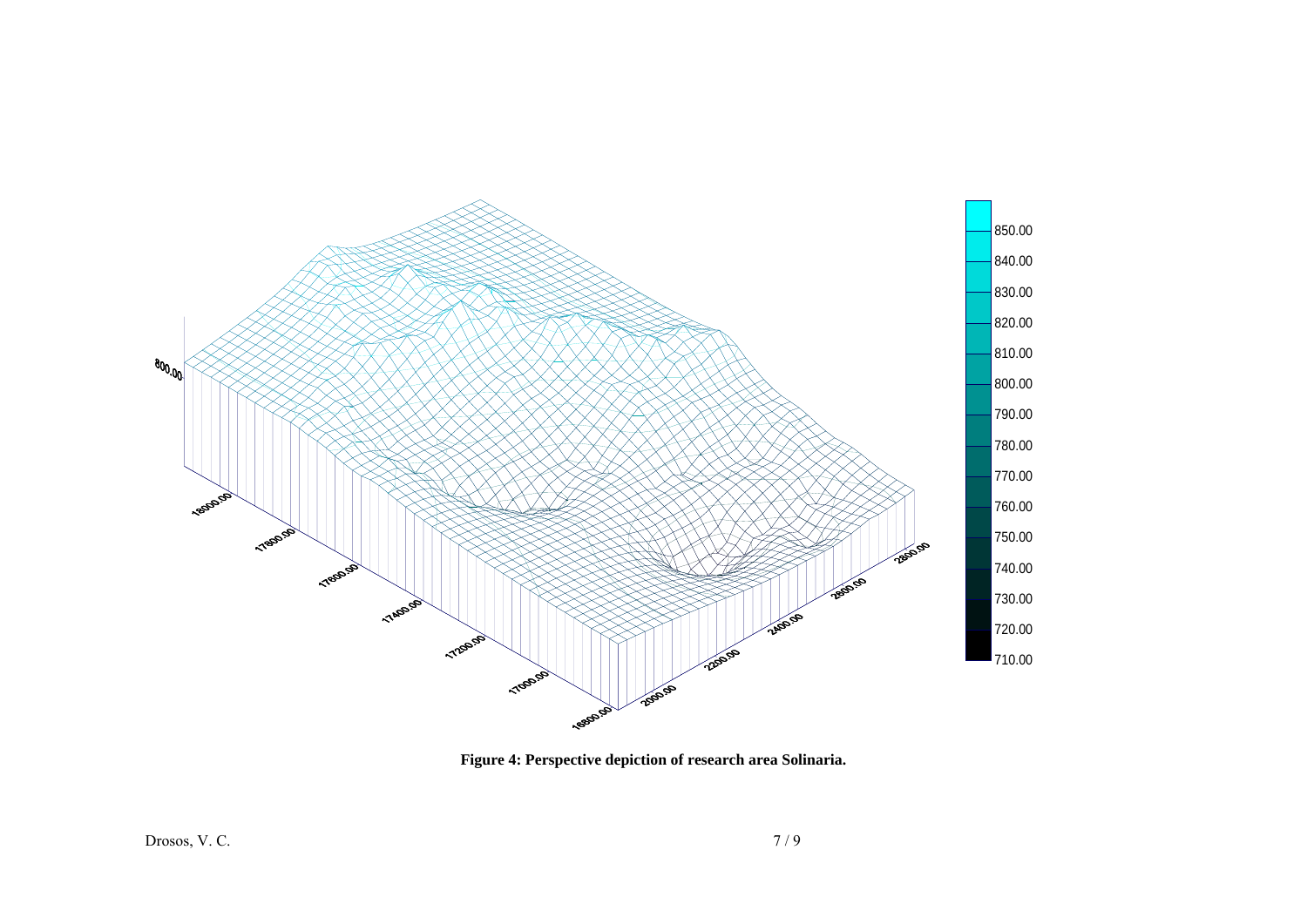As an example it is mentioned that certain likely scripts of implementation of this specific application in forest practice, as the navigation e.g. its use of a nature friend, who makes gladly walks in the forest, until the control of fire-fighting vehicles, or vehicles of shift and transport timber, from earthwork and forest management work, still the mapping of forest roads in a map on a small scale, like also the control of the forest cadastral maps and thematic maps, the update of the database. Therefore geoinformation models can be created, which will act as plans for prediction of natural disasters and the optimization of the land uses. These applications by the forest services concern a field of as much as 60% of the entire country.

Digital orthophotography has been used as a background because it possesses a huge number of advantages, the most important of which are: high accuracy and stability, their production is considered more economical and efficient compared with the production of analog orthophotographies, there is high flexibility on the way it is produced ad well as on the resulted products, high level of cybernation, simple radiometric process of the image (picture quality, creation of photomosaics, color elaboration etc) and supply of a huge number of digital information (frames, toponimies, numbers etc), as other researchers report (Kersten and O' Sullivan 1996 et al.).

The management of the digital information with the help of the modern technology, as is the Digital Terrain Model (D.T.M.), in collaboration with the Geographic Information System (G.I.S.) and the Global Positioning System (G.P.S.), can contribute in the better ecological management and protection of forests. The digital information can be useful in other applications such as:

- Photogrammetrical backgrounds of forest maps' drawing up.
- Environmental Impact Assessments (E.I.A.)
- Fires.
- Land planning (Uses of land).

- Vinicultural - Olive-growing cadastre.

With the application which is going to be used and after is considered a success and with the relevant experience, we hope that it is going to be expanded to other forest areas as well.

### **5. References**

Ackermann, F and Hahn, M. (1991) *Image Pyramids for Digital Photogrammetry*, Wichmann Verlag: Karlsruhe. Deutschland

AGIS GmbH, Technisches Büro für Forst-, Holz u. Jagdwirtschaft (2003), "Schnittstelle zur Forstkarte," *AIW*, 10, 12.

Baltsavias, P. E. (1996), "Digital ortho images-a powerful tool for the extraction of spatial- and geoinformation," *ISPRS Journal of Photogrammetry and Remote Sensing*, 5, 63-77.

Doukas, A.-K. G., Drosos, V., Giannoulas, V. (2002), "Receiver GPS low cost at Forest practice," *Scientific Yearbook of Department of Forestry and Natural Environment. Honorary Volume of Emeritus Professor L. Arbaniti.* Thessaloniki. PA, 523-532.

FAMUF, (Fund of Administration and Management of University Forests) (2002) "Management Plan of University Forest Taxiarchi - Vrastamon 2002 - 2011," *A΄ General part.* Chalkidiki. PA, 5-11.

Gianniou, M. (2000), "Termination of Selective Availability in the G.P.S. ," *ATM*, 147, 46-55. GPS GmbH (2003), "GPS-Handy für Wasser und Berge," *ΑVΝ*, 8-9, 322.